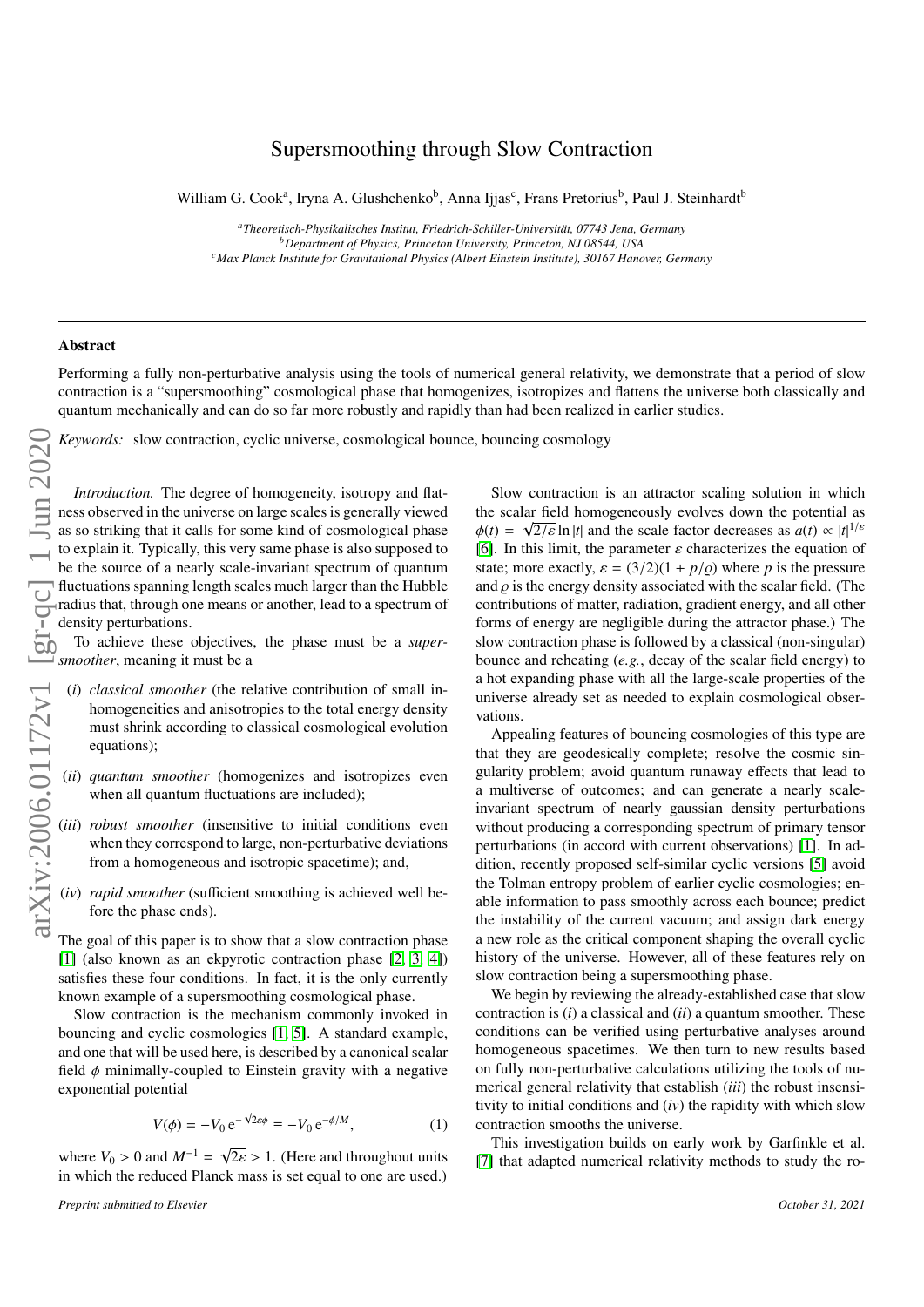bustness of slow contraction as a classical smoother beginning from highly non-linear, non-perturbative deviations from homogeneity and isotropy. Based on case studies, the Garfinkle et al. results suggested that, generically, smoothing never completes. Rather, slow contraction suffices to make most of the volume homogeneous and isotropic, but there always remains a small regime that is inhomogeneous and anisotropic.

Here we demonstrate that the case studies of Ref. [\[7\]](#page-5-6) were anomalous in that they inadvertently began with cosmologically implausible initial conditions and limited values of  $\varepsilon$ . In our study using still highly non-perturbative but now physically plausible initial conditions, we find that slow contraction for sufficiently large  $\varepsilon$  generically results in an entirely smoothed universe and no remnants of inhomogeneity and anisotropy. We further show that, for somewhat larger values of  $\varepsilon$ , the smoothing completes rapidly after only a tiny amount of contraction, as required to generate a sufficiently broadband spectrum of nearly scale-invariant density perturbations to explain the temperature variations in the cosmic microwave background. In other words, slow contraction is a significantly more effective and robust smoothing mechanism than suggested by the earlier study.

*(i) Classical smoother.* We define a phase as a 'classical smoother' if the dynamical attractor solution is a flat, homogeneous, and isotropic universe presuming initial conditions that can be described as small perturbations about a Friedmann-Robertson-Walker (FRW) spacetime and the generalized Friedmann equation,

$$
H^{2} = \frac{1}{3} \left( \frac{\rho_{m}^{0}}{a^{3}} + \frac{\rho_{r}^{0}}{a^{4}} + \frac{\rho_{\phi}^{0}}{a^{2\epsilon}} \right) - \frac{k}{a^{2}} + \frac{\sigma^{2}}{a^{6}},
$$
 (2)

where  $H \equiv \dot{a}/a$  is the Hubble parameter; dot denotes differentiation with respect to the physical time coordinate *t*; the scale factor *a*(*t*) is normalized so that  $a(t_0) = 1$  at  $t = t_0$ ;  $\rho_i^0$  represents the energy density for component *i* at  $t = t_0$ ; and  $i \in \{m, r, \phi\}$ the energy density for component *i* at  $t = t_0$ ; and  $i \in \{m, r, \phi\}$ refers to the densities of matter, radiation and the scalar field (kinetic plus potential energy density), respectively. The last two terms correspond to the spatial curvature and anisotropy. Note that the scalar field gradient energy density in this perturbative limit scales as  $1/a^2$ , the same way as the spatial curvature ture.

Slow contraction with  $\varepsilon > 3$  is a classical smoother because the scalar field energy density  $\rho_{\phi}^0/a^{2\epsilon}$  increases faster than all<br>other terms as  $g(t)$  decreases. Analogously inflationary expanother terms as  $a(t)$  decreases. Analogously, inflationary expan-sion [\[8,](#page-5-7) [9,](#page-5-8) [10\]](#page-5-9) with  $\varepsilon$  < 1 passes this test because the scalar field energy density for this equation of state decreases slower than all other terms as *a*(*t*) increases.

A reasonable objection to this test is that it assumes near homogeneity as an initial condition, the same condition that slow contraction (or inflation) is supposed to explain. The test further assumes that quantum fluctuations have a negligible effect on the background evolution, which is inconsistent with the fact that inflation is generally eternal [\[11,](#page-5-10) [12\]](#page-5-11) due to large quantum backreaction effects. That is why the next conditions must also be satisfied for a cosmological phase to be considered as supersmoother mechanism capable of explaining the large-scale properties of the universe.

*(ii.) Quantum smoother.* A litmus test for a 'quantum smoother' is that an initially homogeneous, flat, and anisotropic universe should be stable to quantum fluctuations generated during the smoothing phase.

A classical smoother is not necessarily a quantum smoother. In an inflationary phase, for example, quantum fluctuations of the inflaton generate growing mode curvature fluctuations that drive the universe away from homogeneity. (That there are growing modes traces back in the Mukhanov-Sasaki perturba-tion equation [\[13,](#page-5-12) [14,](#page-5-13) [15\]](#page-5-14) to the fact that  $a''/a > 0$  for an ex-<br>panding phase with  $s < 1$  where prime represents  $d/d\tau$  and  $\tau$ panding phase with  $\varepsilon$  < 1, where prime represents  $d/d\tau$  and  $\tau$ is the conformal time.)

The standard approach in inflationary model-building is to suppress the unstable growth for a range of inflaton field values (corresponding to the last 60 *e*-folds of inflation, say) by setting the inflaton self-interaction strength to be exponentially small [\[16,](#page-5-15) [17\]](#page-5-16) and setting the initial field strength and kinetic energy density to lie within a specific restricted range. This is the source of the "fine-tuning" and "initial condition" problems of inflation. However, there is generally no physical mechanism that can restrain a quantum field like the inflaton from exploring values and kinetic energy densities that lie far outside the chosen restricted range, including a range of values sometimes called the 'self-reproduction' regime. In regions of space where the field lies in this regime, the quantum-induced perturbations dominate over classical evolution [\[11,](#page-5-10) [12,](#page-5-11) [18\]](#page-5-17) and excite growing mode curvature perturbations [\[19\]](#page-5-18). The result is a quantum runaway effect in which quantum fluctuations superimposed on quantum fluctuations transform a universe – *even if it is perfectly homogeneous and isotropic universe initially* – into a spacetime with arbitrary and unpredictable deviations from homogeneity and isotropy. By definition, this means that inflation fails the litmus test for a quantum smoother, even though it is a classical smoother.

Failing this test is critical. It means that, in a fundamental sense, inflation cannot explain the homogeneity (isotropy or spatial flatness) of the universe. While it is possible that some regions of spacetime are smooth, they are not generic.

In contrast, the curvature modes decay during slow contraction; *e.g.*, the sign of  $a''/a$  in the Mukhanov-Sasaki equation<br>[13, 14, 15] is negative during a contracting phase with  $s > 2$ [\[13,](#page-5-12) [14,](#page-5-13) [15\]](#page-5-14) is negative during a contracting phase with  $\varepsilon > 2$ . Consequently, homogeneity, isotropy and spatial flatness are preserved even when quantum fluctuations are included. Slow contraction therefore passes the litmus test, meaning that it can actually explain the observed large-scale properties of the universe. At present, slow contraction is the only known example of a cosmological phase that is both a quantum smoother *and* a classical smoother.

*(iii.) Robust smoother.* A cosmological phase that classically smooths *only* for small perturbations away from FRW does not explain the observed homogeneity and isotropy because it fails to smooth for *generic* initial conditions. Hence, a third condition for supersmoothing is that the phase be a 'robust'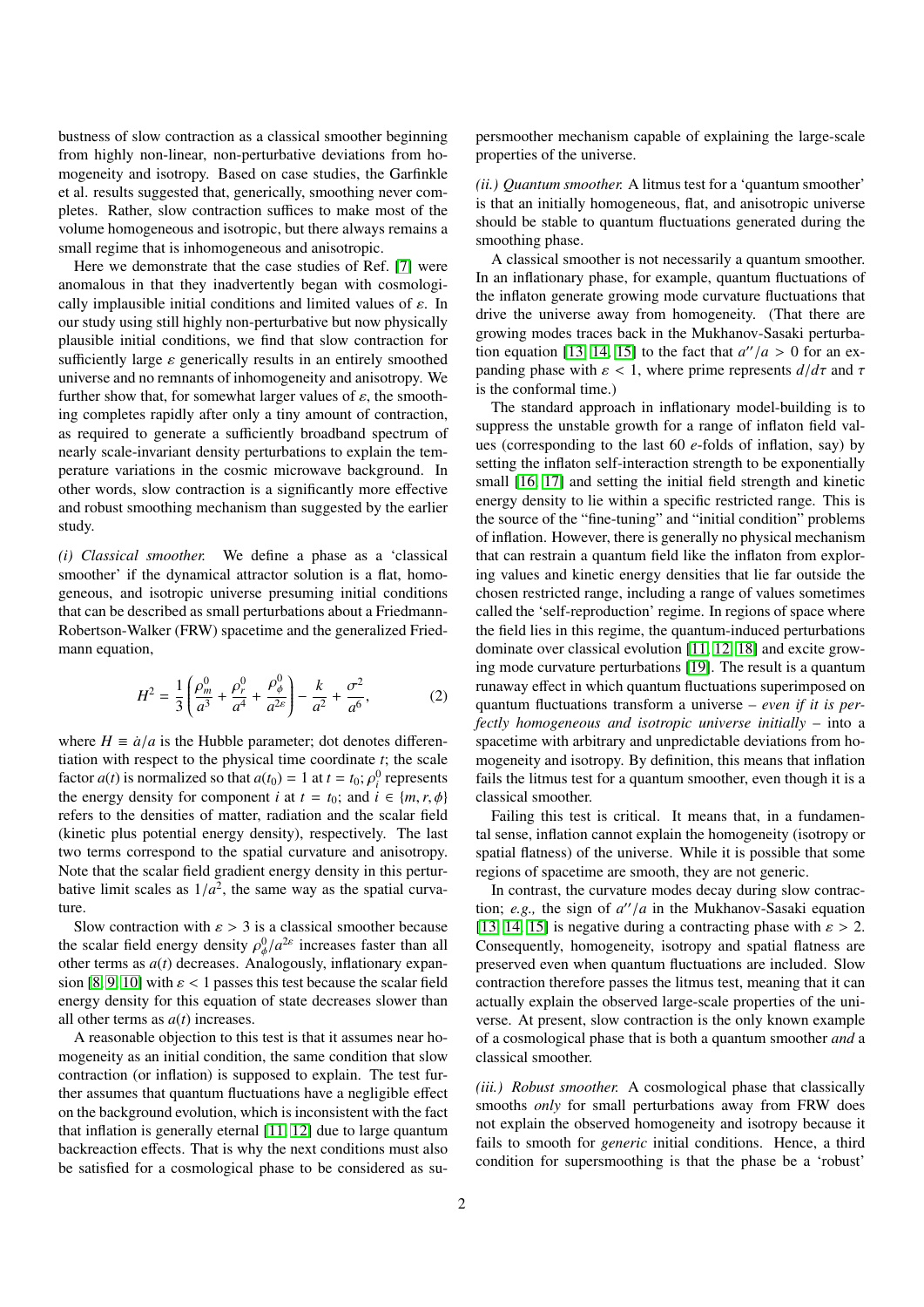

Figure 1: Four *t* = const. snapshots of the normalized energy density in matter  $\Omega_m$  (blue, solid line), curvature  $\Omega_k$  (red, hashed line) and shear  $\Omega_s$  (green, dotted line) for  $0 \le x \le 2\pi$  at several times during the evolution for two cases: (a) initial conditions as in Ref. [\[7\]](#page-5-6) with  $Q_0 = 0$  and  $f_1$  sufficiently large that the initial scalar field velocity in half the space is wrong-way – headed very rapidly up the steeply downward potential  $(Q < 0)$ ; and (b) the same case but with  $Q_0 = 1.5$ , sufficiently large that the initial scalar field velocity is headed right-way (downwards) or very slowly wrong-way for all *x*. N*<sup>H</sup>* is the number of e-folds of contraction in the Hubble radius,  $|H|^{-1}$ . Notably, smoothing is incomplete in case (a) even after  $\mathcal{N}_H = 150$  e-folds of contraction as there remains an inhomogeneous region (near  $x = 3\pi/2$ ) in this example) where the scalar field velocity w in this example) where the scalar field velocity was initially headed rapidly in the wrong direction; but smoothing completes everywhere if the initial scalar field velocity is nowhere headed rapidly in the wrong direction, even though the initial conditions are highly perturbed with respect to the attractor slow contraction FRW solution, as illustrated in case (b). As in Ref. [\[7\]](#page-5-6), both examples use a physically plausible value of  $M = 0.1$  (in reduced Planck units), corresponding to  $\varepsilon = 50$ .

smoother: homogeneity and isotropy should emerge even if the initial conditions are non-perturbatively far away from FRW. The wider the range of initial conditions that can be smoothed, the more robust is the smoothing phase. As we shall see, this imposes a somewhat more stringent constraint on the equation of state  $\varepsilon$  during a contracting phase than required to be a classical smoother ( $\varepsilon > 3$ ) or quantum smoother ( $\varepsilon > 2$ ).

To analyze the robustness of slow contraction to a wide range of initial conditions with non-perturbative deviations from FRW, we solve the full 3+1 dimensional Einstein-scalar field equations numerically beginning from large initial inhomogeneous spatial curvature, matter density and shear and track their evolution for long times (*i.e.,* up to several hundreds of *e*folds). As in Ref. [\[7\]](#page-5-6), we restrict ourselves to deviations from homogeneity along a single spatial direction so that the spacetimes have two Killing fields, although with sufficiently general initial data that the behavior approaching the singularity is the same as with no restriction. The scheme is fully detailed in Ref. [\[20\]](#page-5-19). (We have extended our numerical simulations to cases where the inhomogeneities are along two dimensions that will be presented elsewhere [\[21\]](#page-5-20), but we have not observed any qualitative differences in the result.)

We note that, at present, there is no analogous test of robustness for an expanding case, including inflation. Recent work has used full numerical relativity simulations to explore smoothing of large initial inhomogeneities in inflation [\[22,](#page-5-21) [23\]](#page-5-22), though these early studies have only considered initial data

where the scalar field perturbation has spatially uniform velocity which is set to zero. This is a rather special initial condition that favors inflation and is arguably far from what might be expected as a generic pre-inflationary state.

A key feature of our scheme is to use scale-invariant (Hubblenormalized) variables (denoted by bar). For example, we define the scalar field time derivative

$$
\bar{W} = \mathcal{N}^{-1} \partial_t \phi \tag{3}
$$

where  $N = N/\Theta$  is the scale-invariant generalization of the lapse *N*, and the time coordinate *t* is given through

$$
e^t = \frac{1}{3}\Theta,\tag{4}
$$

with  $\Theta = |H^{-1}|$ , so that surfaces of constant time are constant mean curvature hypersurfaces. Note that, in the homogeneous limit, the variables of our numerical scheme reduce to the wellknown dimensionless Friedmann variables, Ω*<sup>i</sup>* for component *i*, representing the fractional contribution of component *i* (matter density, curvature or anisotropy) to  $H^2$  in the Friedmann equation, see *e.g.* [\[4\]](#page-5-3). Note that the matter contribution  $(\Omega_m)$ , which includes the sum of positive kinetic energy density and negative potential energy density, and the curvature contribution  $(\Omega_k)$  can be positive or negative.

We set the initial conditions by first picking a particular time *t*0. Then, for the geometry we must provide the spatial metric as well as the extrinsic curvature of the *t*<sub>0</sub>-hypersurface. Not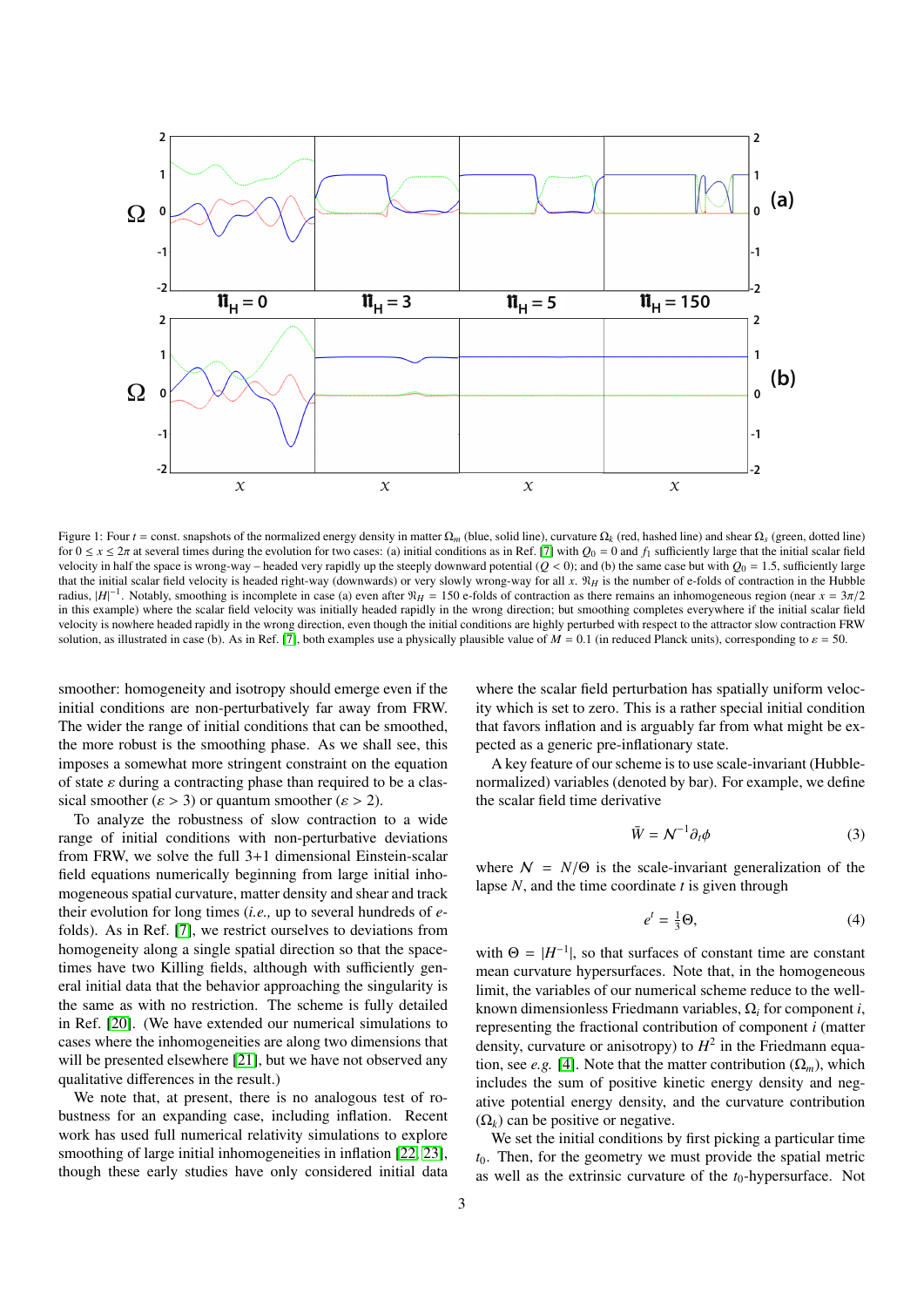all components of these tensors are freely specifiable, but must satisfy the constraint equations of general relativity. (Notably, the evolution equations propagate the constraints, *i.e.,* ensure that the constraints are satisfied at later times.) To this end, we adapt the York method [\[24\]](#page-5-23) commonly used in numerical relativity computations: We freely specify a conformally flat initial metric and the vacuum contribution to the conformally rescaled trace-free extrinsic curvature. This method enables us to freely choose the initial field  $\phi(x, t_0)$  and velocity distributions

$$
\bar{W}(x, t_0) \equiv \psi^{-6}(x, t_0) Q(x, t_0), \tag{5}
$$

as well as the divergence-free part of the initial shear contribution, which is the trace-free part of the extrinsic curvature

$$
\bar{\Sigma}_{ab}(x,t_0) \equiv \psi^{-6}(x,t_0) Z_{ab}(x,t_0).
$$
 (6)

The set of initial data is completed by solving the constraint equations for the conformal factor  $\psi(x, t_0)$  and the rest of  $Z_{ab}(x, t_0)$ .

Periodic boundary conditions with  $0 \le x \le 2\pi$  with 0 and  $2\pi$  identified are used; hence, functions x can be expressed as sums of Fourier modes. We use the same divergence-free and trace-free ansatz for *Zab* as in Ref. [\[7\]](#page-5-6).

A critical difference from Ref. [\[7\]](#page-5-6) is the inclusion of a homogeneous term,  $Q_0$ , in the initial conditions for  $Q$ ,

$$
Q(x, t_0) = \Theta(f_1 \cos(m_1 x + d_1) + Q_0), \tag{7}
$$

where  $Q_0, f_1, m_1$  and  $d_1$  are constants. The test for robustness entails highly non-linear initial conditions such that  $\Delta_f$  =  $f_1/Q_{\text{attr}}$  and  $\Delta_Q = |Q_0 - Q_{\text{attr}}|/Q_{\text{attr}}$  are  $O(1)$ , where  $Q(x, t) =$ *Qattr*(*t*) is the homogeneous attractor solution.

*Q*<sup>0</sup> represents the average value of *Q* over the periodic box. Including only the cosine perturbation term proportional to  $f_1$ , as was done in Ref. [\[7\]](#page-5-6), means that, for a portion of the space, the initial scalar field velocity is aimed up the steep potential rather than down. Revisiting the analysis in Ref. [\[7\]](#page-5-6), we find that precisely the regions with the maximal "wrong-way" initial velocity end up being trapped in inhomogeneous regions (see Fig. 1a) where the scalar field changes on very small spatial scales and behaves like a fluid with  $w = 1$  (that is, as if there were no potential) and where the dynamical behavior is similar to chaotic mixmaster vacuum solutions. (Note that our sign convention is that positive *Q* corresponds to rolling the right way, *i.e.,* downhill, and negative *Q* corresponds to the wrongway.)

In the context of bouncing cosmology, though, the conditions in which the scalar field is initially rolling rapidly up a steeply downward potential at the beginning of the contracting phase are quite extreme and, in some contexts, physically nonsensical. For example, in a cyclic cosmology, the transition from a slowly accelerated expansion phase (like the current dark energy dominated phase) to a slowly contracting phase occurs only if the scalar field first rolls *down the potential* (right-way) sufficiently far such that the potential energy density changes from slightly positive to sufficiently negative. In other words, rolling down the steep potential is a prerequisite for contraction

<span id="page-3-0"></span>

Figure 2: The state space orbit for a worldline at  $x = 3\pi/2$ , a point in the inhomogeneous region for the case with  $Q_0 = 0$ , as shown in Fig. 1a (blue, dotted); and then superposed the space orbit for the same point the case with  $Q_0 > 0$  shown in Fig. 1b (red, solid). The center of the circle corresponds to an isotropic FRW universe. The first orbit (blue, dotted) corresponding to an inhomogeneous region never reaches the center, whereas the second example (red, solid) corresponding to a smoothed region does reach the center.

to begin and, therefore, the right-way condition is automatically satisfied. The study in Ref. [\[7\]](#page-5-6) did not consider this physical requirement, and, as illustrated by Fig. 1b, this is the *only* reason why the inhomogeneous region formed during slow contraction (as shown in Fig. 1a). For the case illustrated in Fig. 1b,  $Q<sub>0</sub>$  has been set to a sufficiently positive value that the initial scalar field velocity is not rapidly uphill (negative) for any *x*, as expected physically, and the evolution converges to a smooth solution despite the fact that the initial conditions are highly non-perturbative in the sense that  $\Delta_f$  and  $\Delta_Q = O(1)$ , the same as in Ref. [\[7\]](#page-5-6).

Fig. [2](#page-3-0) shows the state space orbits associated with Figs. 1a and 1b evaluated at the same value of  $x = 3\pi/2$  projected onto the  $(\bar{\Sigma}_+, \bar{\Sigma}_-)$  plane, where

$$
\bar{\Sigma}_{+} = \frac{1}{2} \left( \bar{\Sigma}_{11} + \bar{\Sigma}_{22} \right), \quad \bar{\Sigma}_{-} = \frac{1}{2\sqrt{3}} \left( \bar{\Sigma}_{11} - \bar{\Sigma}_{22} \right). \tag{8}
$$

The point  $x = 3\pi/2$  lies in the inhomogeneous region of Fig. 1a. The orbits begin near the outer (Kasner) circle and travel inward. They show that, for the case in Fig. 1a, the orbit never converges to the center (corresponding to FRW), signifying that the mixmaster-like reflections in the inhomogeneous region never isotropize. This is to be contrasted with the orbit shown for the case in Fig. 2b tracking the same point  $x = 3\pi/2$  which isotropizes and converges to the center of the plot.

The critical value of  $Q_0$  required to have "complete smoothing" (smoothing for all *x*) depends on  $\varepsilon$  and  $\Delta_f = f_1/Q_{attr}$ . The curves in Fig. [3](#page-4-0) show the critical  $Q_0$  as a function of  $\varepsilon$  for three different values of ∆*<sup>f</sup>* for cases in which the initial *Zab* distribution is homogeneous. Depending on  $\Delta_f$ , complete smoothing and convergence to the attractor solution  $Q(x, t) = Q_{attr}(t)$  occurs for any value of  $Q_0$  on or above the corresponding curve. Note that there is a significant gap between these curves and the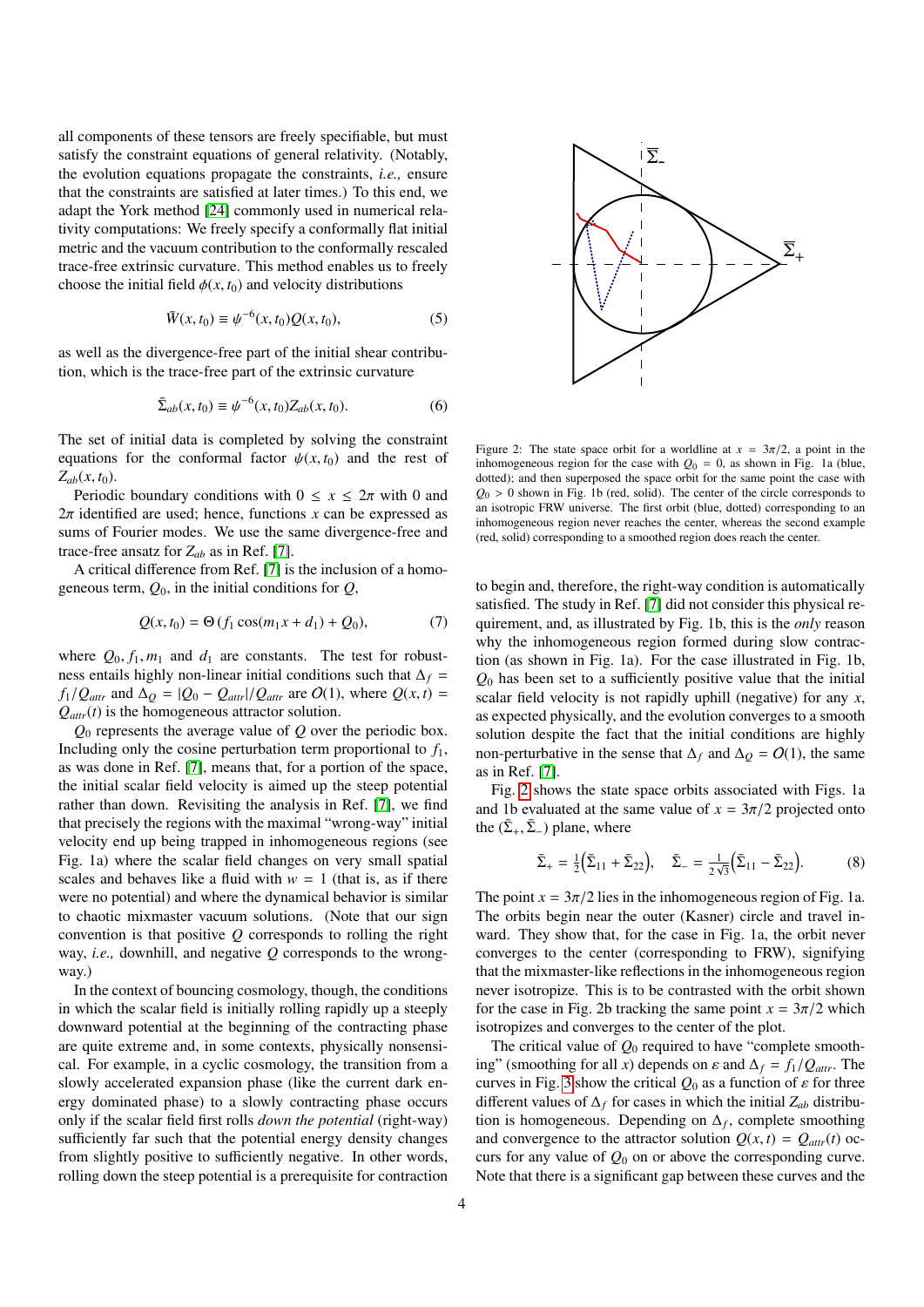<span id="page-4-0"></span>

Figure 3: The three solid curves show the minimal value of  $O_0$  required for complete smoothing and convergence to the attractor solution  $Q(x, t) = Q_{attr}$ (bold dashed curve) as a function of  $\varepsilon$ , where  $\Delta_f = f_1/Q_{attr}$  measures the spatial inhomogeneity of the initial velocity distribution. (The initial distribution of  $Z_{ab}$  is homogeneous.) The solid curve marked  $\Delta_f = 0$  corresponds to a strictly homogeneous initial condition and the upper solid curves correspond to increasingly inhomogeneous initial velocity distributions.

curve corresponding to the attractor solution,  $Q(x, t) = Q_{attr}(t)$ , indicating that the initial velocity may be quite far from the eventual smooth solution; this is a sign of robustness.

The larger the value of  $\varepsilon$  is, the greater the robustness is. For example, for the case of a homogeneous initial velocity distribution (the curve marked  $\Delta_f = 0$ ), complete smoothing and convergence to the attractor solution occurs for  $\varepsilon \geq 13$ (or  $M^{-1} > 5.1$ ) even if the scalar field begins at rest for all *x*  $(Q<sub>0</sub> = 0)$ . For cases with non-uniform initial velocity ( $\Delta_f \neq 0$ ), it suffices if  $Q_0$  is positive enough that the initial scalar field velocity is downhill for all *x*. As noted above, rolling downhill is typically a prerequisite for contraction to begin (and absolutely necessary for cyclic models) and so, in these scenarios, this condition is automatically satisfied.

*(iv.) Rapid smoother.* A measure of smoothing power is how rapidly a cosmological phase can transform a highly inhomogeneous and anisotropic patch into a nearly FRW universe like the one we observe. The rapidity is critically important in cases like bouncing cosmology or inflation where the same phase is supposed to generate a nearly scale-invariant spectrum of fluctuations on scales larger than the Hubble radius during the smoothing period [\[4\]](#page-5-3). In these cases, the smoothing phase must last long enough to first homogenize the background beginning from highly non-perturbative initial conditions and, *in addition,* last long enough to generate the requisite band of quantum fluctuations on the smoothed background as needed to explain the cosmic microwave background and galaxy formation.

The case of cyclic bouncing cosmology [\[5\]](#page-5-4) is the most restrictive because the slow contraction phase is limited to a finite period beginning when the Hubble radius is roughly the current value  $|H_{beg}|^{-1} = O(10^{28} \text{ cm})$  and ending when the Hubble radius shrinks to a microscopic size  $|H_{end}|^{-1} = O(10^{-25} \text{ cm}).$ There follows a classical (non-singular) bounce to an expand-

ing phase accompanied by reheating. Note that  $|H_{end}|^{-1}$  is much larger than the Planck length where quantum gravity effects are non-negligible. This value of  $|H_{end}|^{-1}$  corresponds to a reheat temperature of  $T \sim 10^{15}$  GeV. In total, the change in the Hubble radius during the slow contraction phase is a factor of about 120 *e*-folds.

This range of 120 *e*-folds determines the maximum range of wavelengths (Fourier modes) that exit the Hubble radius during the slow contraction phase. During slow contraction, fluctuations exit the Hubble radius because the Hubble radius shrinks rapidly while the scale factor  $a(t)$  changes negligibly (see below). Each mode can be labeled by wavenumber  $k/a = H_{exit}$ , that depends on the value of the Hubble radius when the mode exits the Hubble radius. Consequently, quantum fluctuations with wavelengths spanning the roughly 120 e-folds between  $k/a = |H_{beg}|^{-1}$  and  $k/a = |H_{end}|^{-1}$  exit the Hubble radius by the time the bounce is reached the time the bounce is reached.

After the bounce,  $|H|^{-1}$  expands in proportion to  $a^2$  during the radiation-dominated phase and as  $a^{3/2}$  during the matterdominated phase. The scale factor *a*(*t*) grows by about 60 e-folds over this period. Hence, modes with with comoving wavenumbers between  $k/a = |H_{end}|^{-1}$  and  $k/a = e^{60}|H_{end}|^{-1}$ <br>lie within the Hubble radius today. These are probed by obserlie within the Hubble radius today. These are probed by observations of galaxy formation and the temperature fluctuations of the cosmic microwave background radiation. In order to agree with observations, these fluctuations should be the only deviations from homogeneity and isotropy; that is, the initial highly-nonlinear deviations from FRW at the beginning of slow contraction must be smoothed well before these last 60 e-folds of quantum fluctuations exit the Hubble radius. (The first 60 e-folds to exit the Hubble radius lie beyond the current Hubble radius and are unconstrained by observations.) The rapidity constraint, therefore, is that smooth contraction must be rapid enough to smooth the universe well within the first 60 e-folds of the contraction of  $|H|^{-1}$ .

The rapidity depends on the rate of slow contraction which, in turn, depends on the equation of state  $\varepsilon$ . We have seen that the minimal value required for a classical and quantum smoother is  $\varepsilon = 3$ . We have shown in Figs. 2 and 3 above that, for  $M^{-1} \geq 5.1$  or  $\varepsilon \geq 13$ , the smoothing is robust: the universe is completely smoothed for the entire range of physically plausible initial conditions.

Now we want to consider how long the smoothing takes. For  $4 \leq M^{-1} \leq 10$ , the smoothing is complete within the first 60 *e*folds or less, depending on how nonlinear the initial conditions are. This barely meets the minimum criterion for rapidity. For modestly greater values,  $M^{-1} \geq 10$  or  $\varepsilon \geq 50$ , corresponding to our example in Fig. 1b above, the smoothing is complete in less than 10 *e*-folds, easily satisfying the rapid smoother condition.

*Discussion.* Explaining the observed large-scale properties of the universe requires a mechanism that causes these properties to emerge even from initial conditions that are very different from the desired outcome. We have argued that supersmoothing, as defined by the four criteria described above, is required to achieve this goal. Then, using the tools of numerical relativity, we have shown that a slow contraction phase with  $\varepsilon > O(10)$